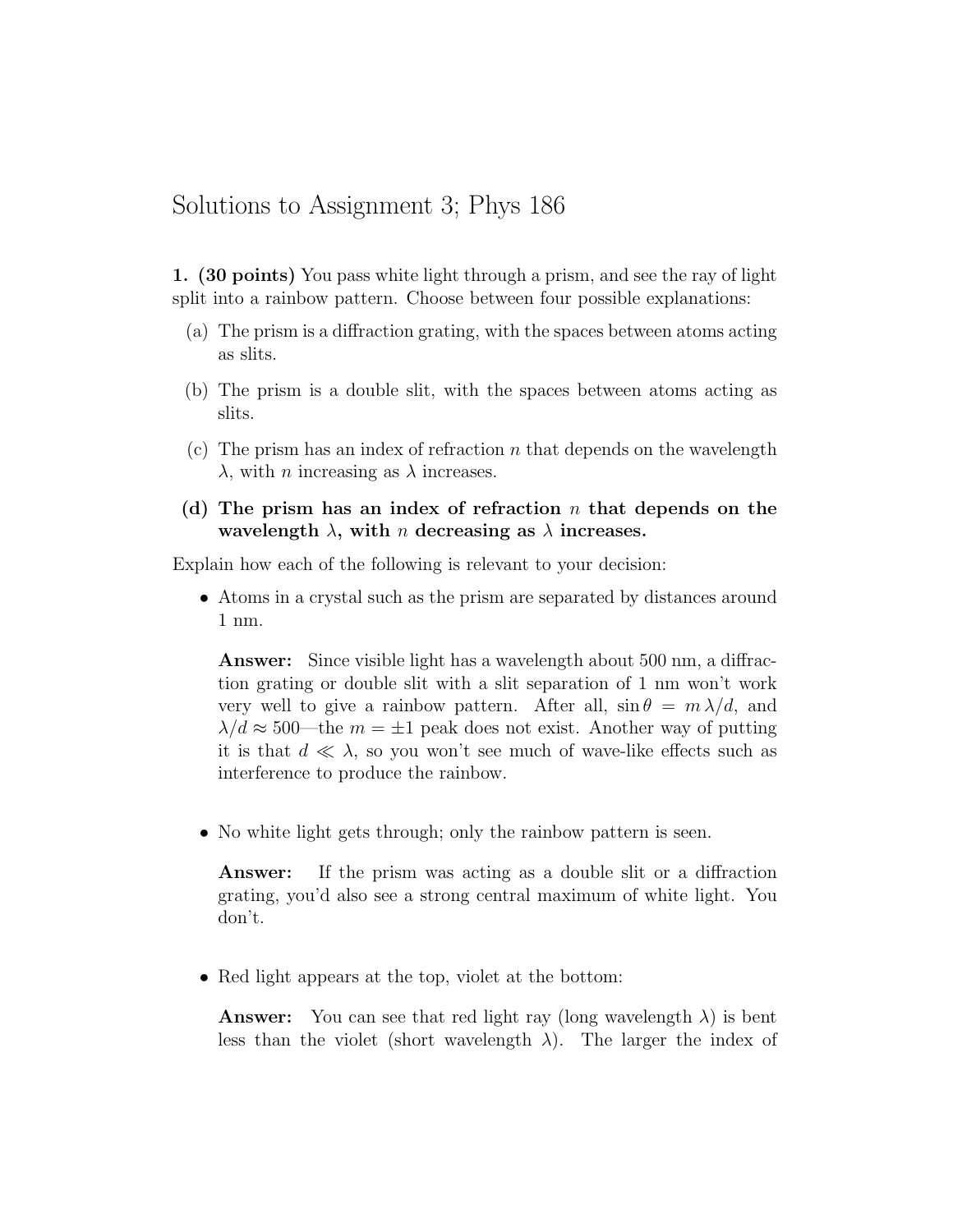refraction  $n$ , the stronger the refraction you will observe. Therefore  $n$ must depend on  $\lambda$  and n must *decrease* with increasing  $\lambda$ .



2. (30 points) Use the rules concerning equipotential lines and electric field lines to figure out what happens when you double the plate area of a parallel plate capacitor. You have a capacitor with plate area A and plate separation d with charges  $\pm Q$  on its plates, with a voltage difference of 4.0 V between the plates. You also have a capacitor that is identical in every respect, except that the same charge is distributed throughout double the area, 2A. What will the voltage reading on the second capacitor be? Draw electric field lines and equipotential lines at 1 V intervals, and explain your reasoning.

Remember that the the magnitude of the uniform electric field produced by an infinite plane of charge is proportional to the charge density (charge per unit area).



Answer: If the area is doubled while the amount of charge remains the same, the density of electric field lines will be halved. Since the electric field strength is proportional to the line density, this means the electric field strength will be halved. You can indicate this by drawing the electric field lines further apart. But if the lines are twice as far apart, that means the equipotential lines are spaced father apart, to give a more gentle slope of descent. In fact, they have to spaced twice as far apart, so the voltage can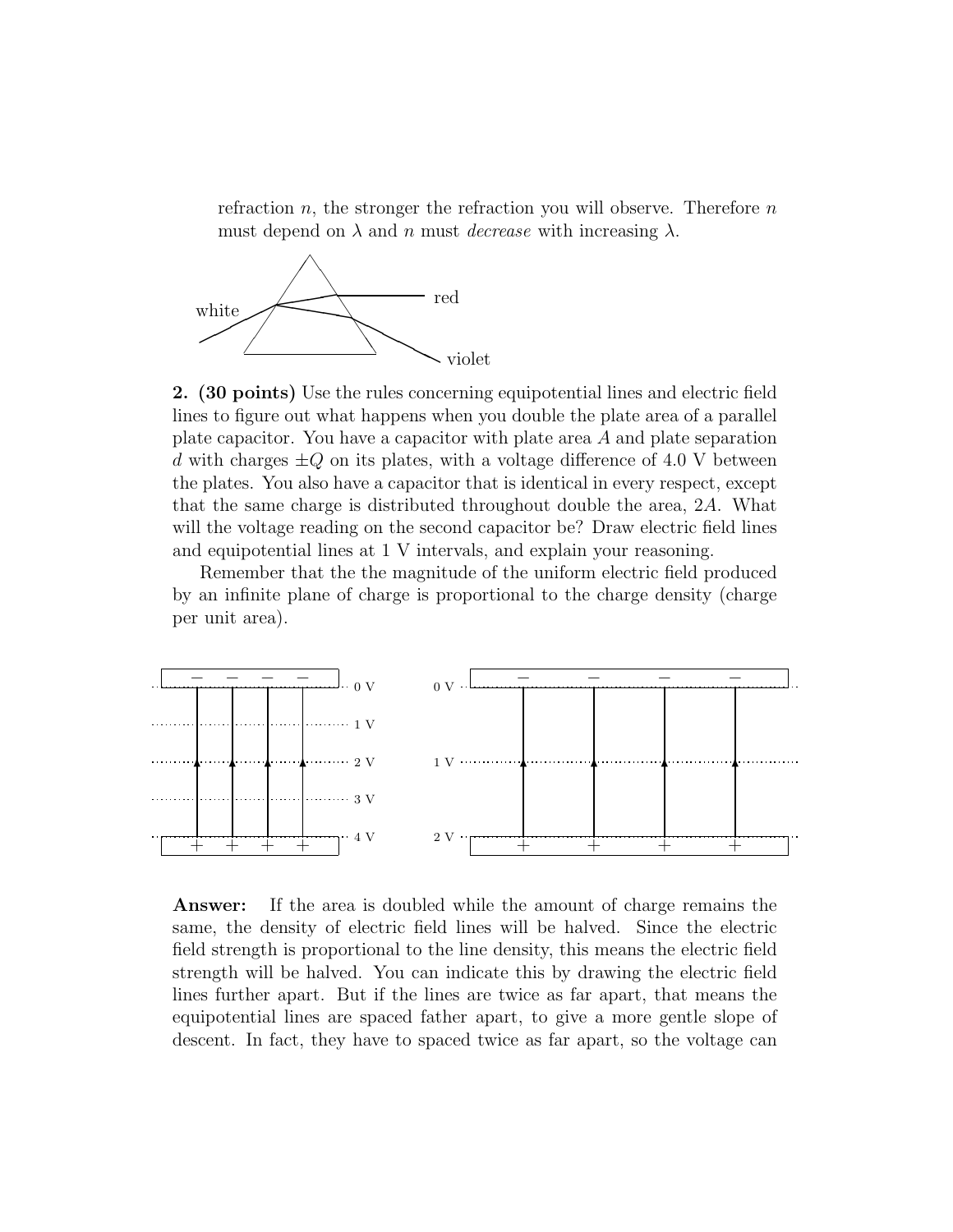only go from 0 V to 2 V over the plate separation distance.

## 3. (40 points)

(a) You have a parallel plate capacitor. The left plate is set at a potential of 5 V, the right at 0 V. Draw in equipotential lines in between at 1, 2, 3, and 4 V, and the electric field lines. Finally, find an expression for the total electrical force by which the plates are attracted toward one another, in terms of the constant  $\epsilon_0$ , the charge Q on each plate, the plate area  $A$ , and the plate separation  $d$ .



**Answer:** Each charge  $q$  on the plate will be in the constant electric field due to the other plate, with magnitude  $E = Q/(2\epsilon_0 A)$ —half of the full field. Therefore it will feel a force of magnitude  $F = \frac{qQ}{2\epsilon_0 A}$ . The total force is, since each charge feels the same force,

$$
\sum F = \left(\sum q\right) \frac{Q}{2\epsilon_0 A}
$$

But the total charge on a plate is  $\sum q = Q$ . Therefore

$$
\sum F = \frac{Q^2}{2\epsilon_0 A}
$$

and is attractive. (The plates are attracted to one another.)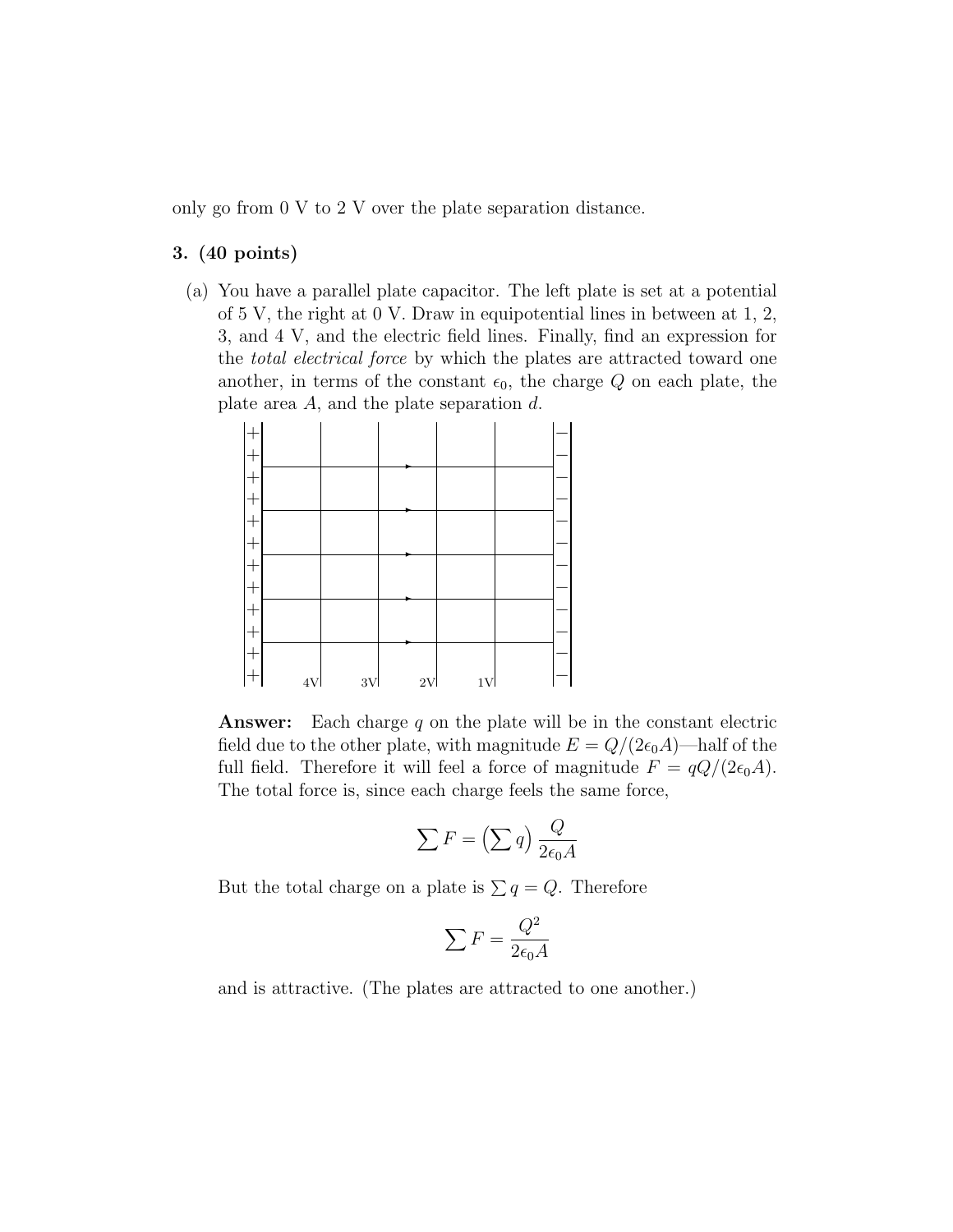(b) You now have a cylindrical capacitor: two concentric metal rings with equal and opposite charges. Draw a qualitative map of the equipotential lines and electric field lines for this case. Also include the voltage and electric fields inside the inner ring. What is the total electrical force acting on each ring?



Answer: From the symmetry, the electric field lines will be radial in direction, from the positively charged outer ring toward the negatively charged inner ring. Since the electric field lines will not be parallel, but will be getting closer together as they approach the inner ring, that means the electric field magnitude must be getting larger as you approach the inner ring. From all this, we can also figure out the equipotential lines. They are perpendicular to the electric field lines, which means they have to be concentric circles. And since the electric field magnitude becomes larger when the equipotential lines are close to one another, these circles must be incleasingly close to one another as you get closer to the inner ring.